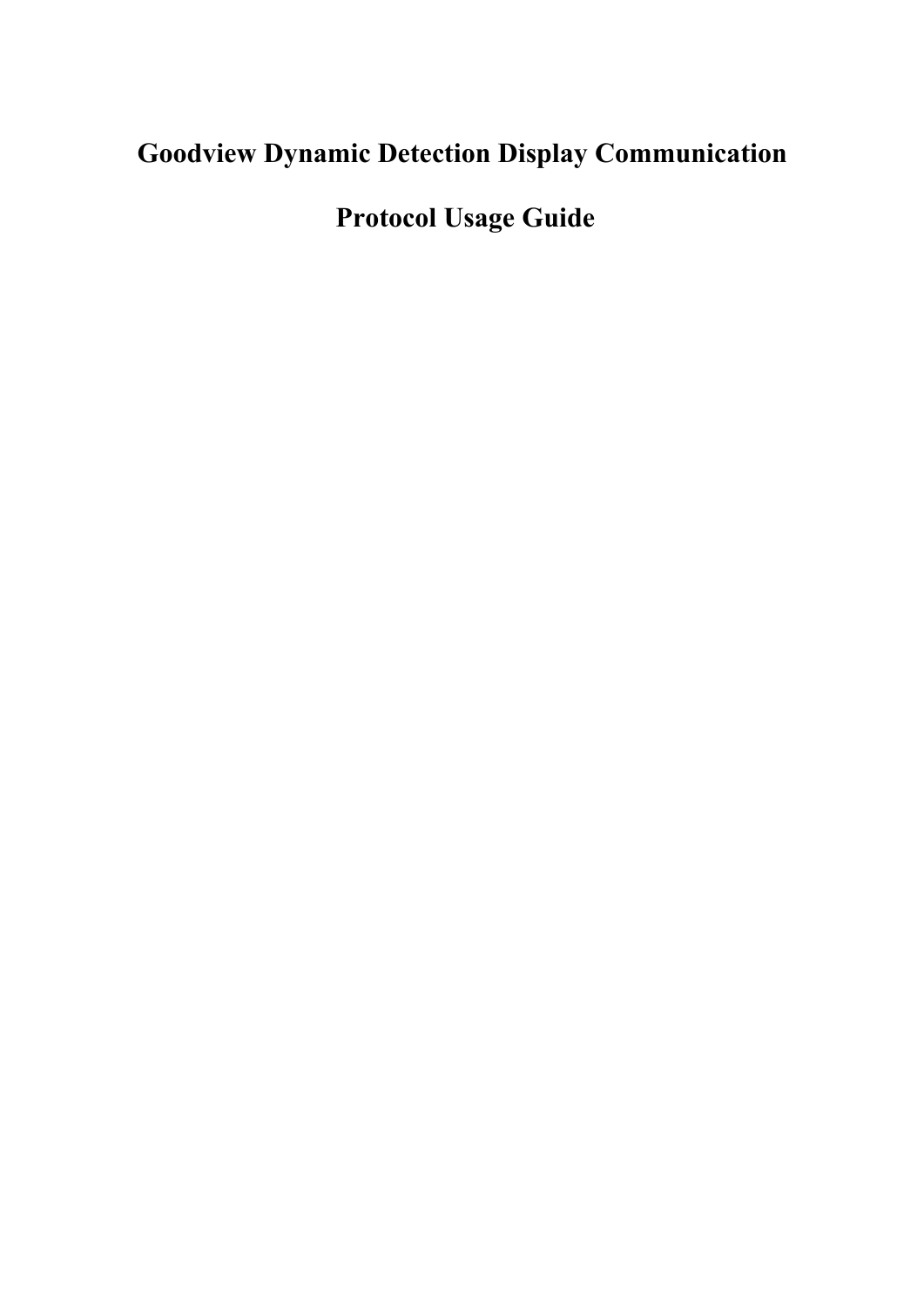**Copyright Notice**

**The copyright of this manual belongs to Shanghai Goodview Electronic Technology Co., Ltd. and reserves all rights.**

**The communication technology company agrees (in writing) that no unit or individual may extract part or all of this manual without authorization.**

**Its legal responsibility will be pursued.**

**About this document**

**This document is used as a guide. The photos, graphics, charts and illustrations provided in the document are for explanation and explanation only.**

**The purpose may differ from the specific product, please refer to the actual product.**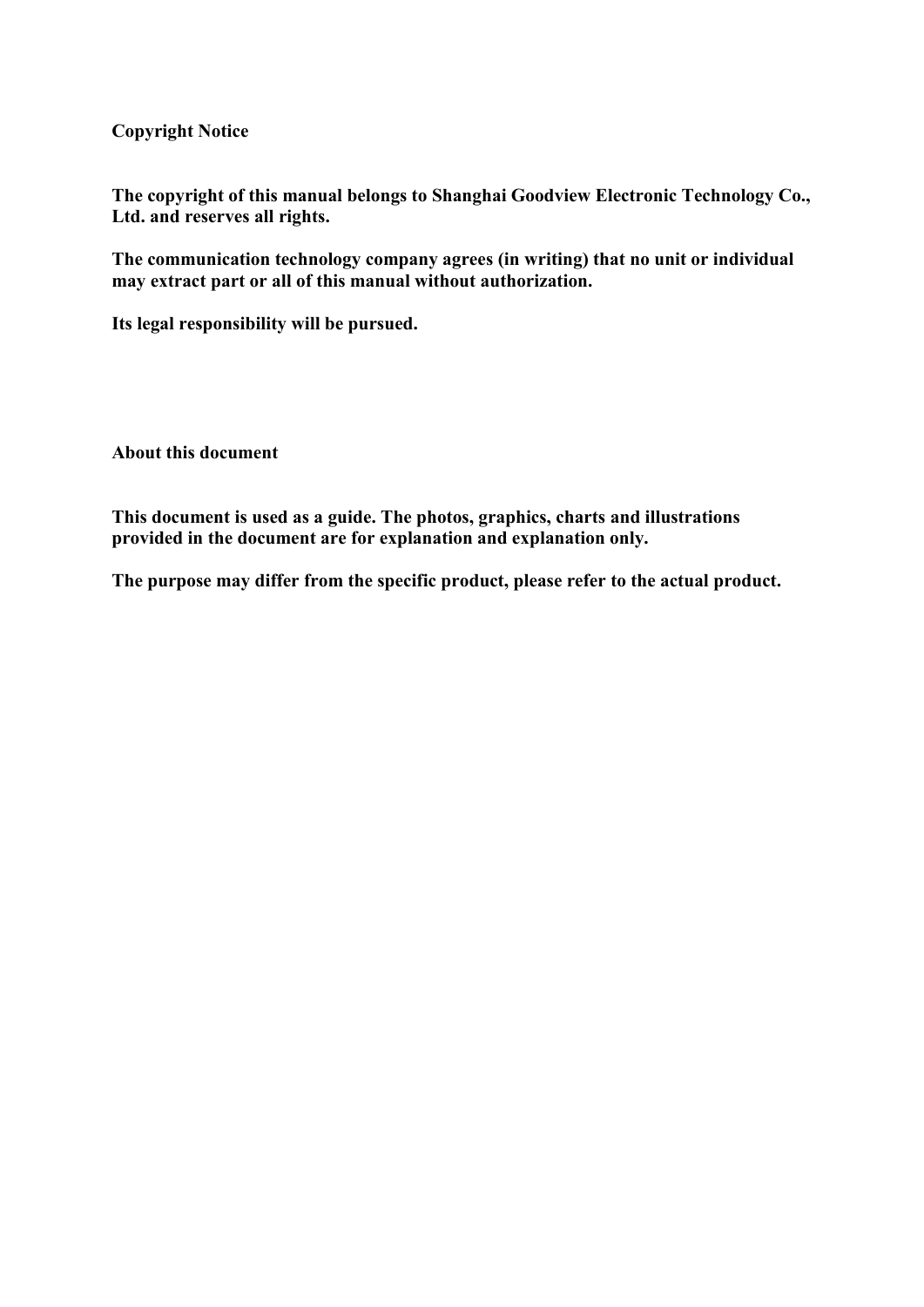### Release notes

| Version | Description                                                                                                                                         | Date       |
|---------|-----------------------------------------------------------------------------------------------------------------------------------------------------|------------|
| V1.0    | Created                                                                                                                                             | 2020-03-24 |
| V1.1    | Modify the face registration, modification, logo<br>interface fields, removed report.<br>Added callback interface settings, added fan<br>linterface | 2020-03-27 |
| V1.2    | Add feedback interface for picture verification<br>results                                                                                          | 2020-04-03 |
| V1.3    | Add interface reply instructions, add personnel<br>query, parameter query, start up<br>Self-starting, application guarding, shutdown<br>interface   | 2020-04-09 |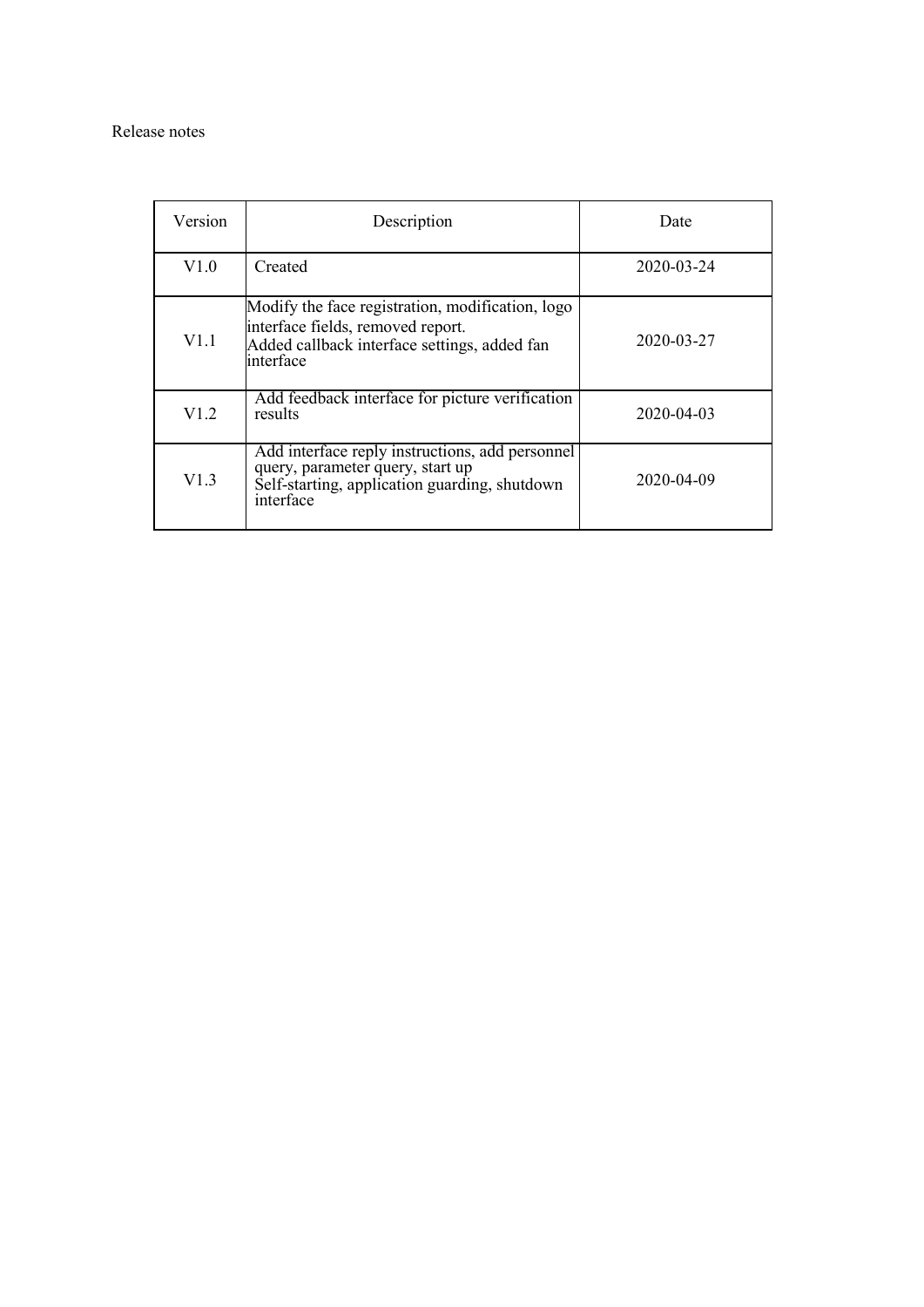# **Content**

| Goodview Dynamic Detection Device communication protocol usage guide 1 |  |
|------------------------------------------------------------------------|--|
|                                                                        |  |
|                                                                        |  |
|                                                                        |  |
|                                                                        |  |
|                                                                        |  |
|                                                                        |  |
|                                                                        |  |
|                                                                        |  |
|                                                                        |  |
|                                                                        |  |
|                                                                        |  |
|                                                                        |  |
|                                                                        |  |
|                                                                        |  |
|                                                                        |  |
|                                                                        |  |
|                                                                        |  |
|                                                                        |  |
|                                                                        |  |
|                                                                        |  |
|                                                                        |  |
|                                                                        |  |
|                                                                        |  |
|                                                                        |  |
|                                                                        |  |
|                                                                        |  |
|                                                                        |  |
|                                                                        |  |
|                                                                        |  |
|                                                                        |  |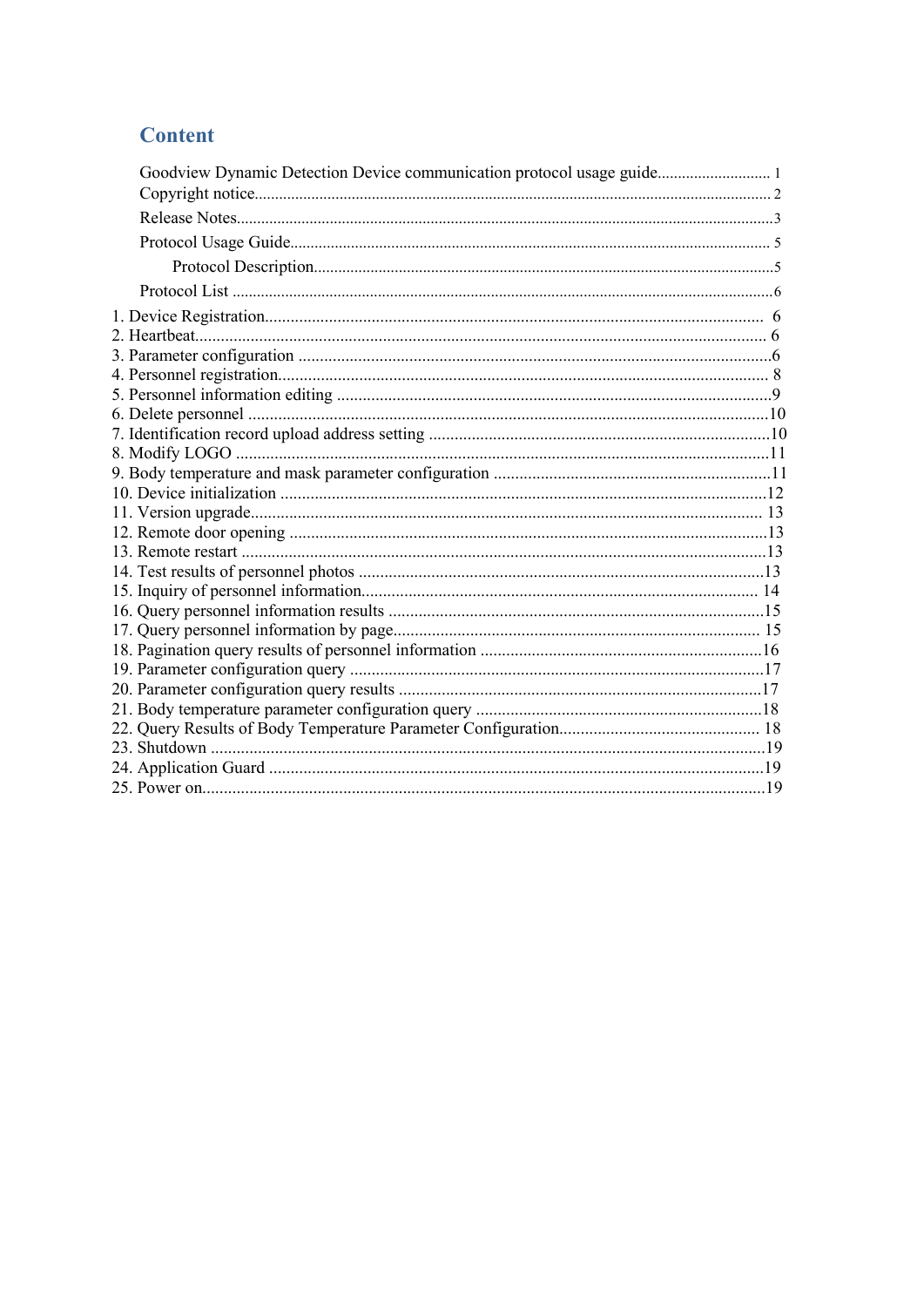Protocol usage guide

Protocol Description

Interface specification

Use the netty framework to establish socket connections to maintain communication and

long connections

• Provide services by means of general requests.

Protocol field description

General instructions for using the interface:

public class Command { private String method;//Method name private Long timestamp;//Timestamp for this operation private Object body;//The business data of the protocol method, can be numeric type, string or set, etc.}

For the interface return examples mentioned in the documentation, the return data of individual interfaces will be slightly adjusted, and the actual return result shall prevail.

Protocol Reply Instructions

In order to ensure that the protocol is communicated correctly, define the following reply instructions:

The reply field includes the "method" and "timestamp" issued by the protocol, and the "body" field contains "mac" and whether it is successfully marked.

"body": {

"mac": " AADDD1254HH ", //mac address "success": true //Whether the operation was successful, success is true, failure is false}

Examples of replies are as follows

 $\{$ 

"method": "setConfig", //Reply to received "method" "timestamp": 1584518232928, "body": { "mac": " AADDD1254HH ", //mac address "success": true //Whether the operation was successful, success is true, failure is false}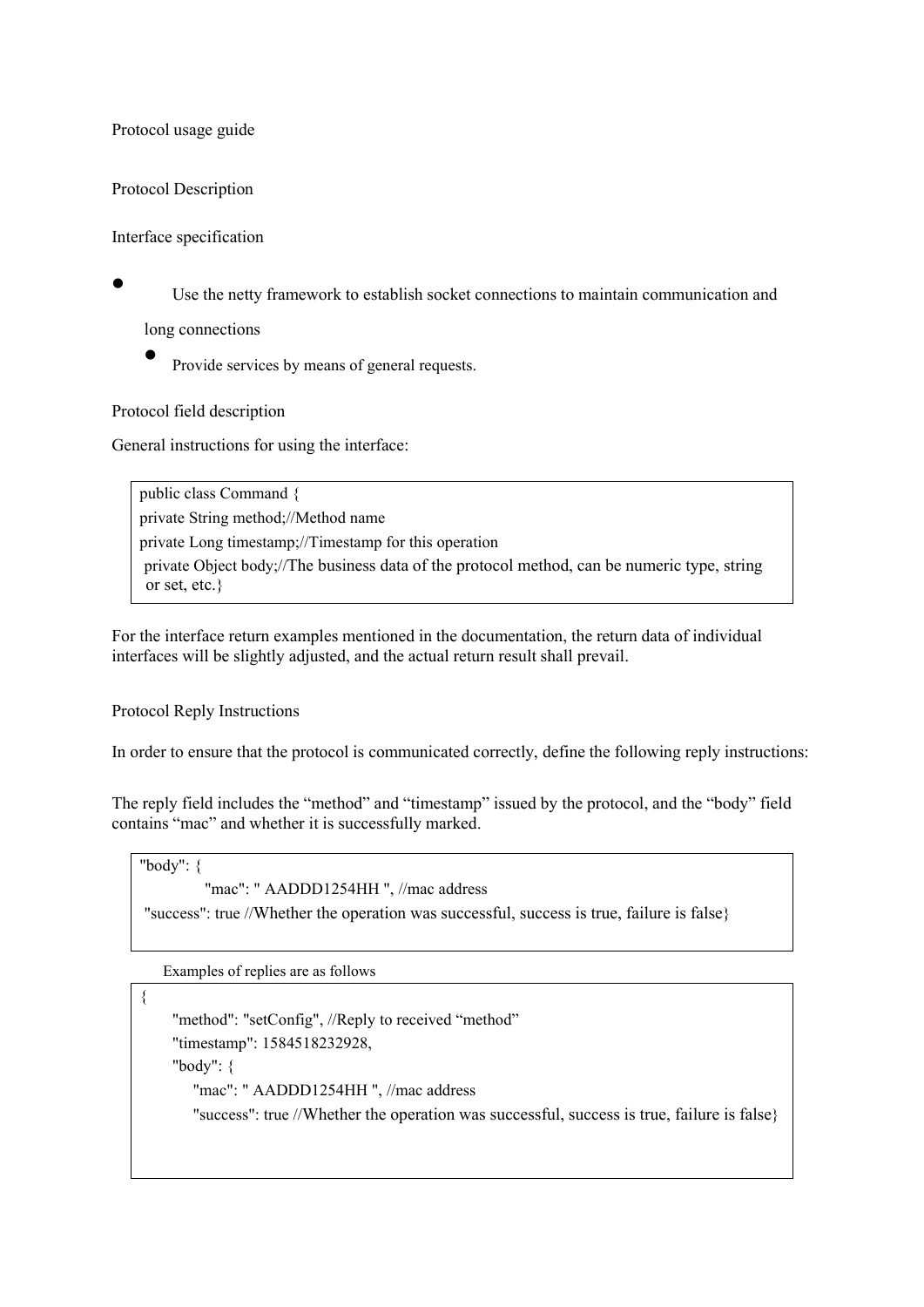Protocol list

### 1. **Device Registration**

Method: deviceReg Method: client->server

Sample Data

```
\{"method": "deviceReg", "timestamp": 1584518232928, "body": {
      "ip": "192.9.51.45", "mac": "8CFCA0036225", "time": 1584518232928, "version": "1.5.0.22.0.01" }
}
```
# **2. HeartBeat**

Method: heartBeat Method: client->server

Description: send heartbeat every 10s

Sample data

```
\{"body": {
       "ip": "192.9.51.214", "mac": "8CFCA0036138", "time": 1585207755586, "version": "1.6.0.7" }, "method": "heartBeat", "timestamp": 1585207755588
}
```
### **3. Parameter configuration**

Method: setConfig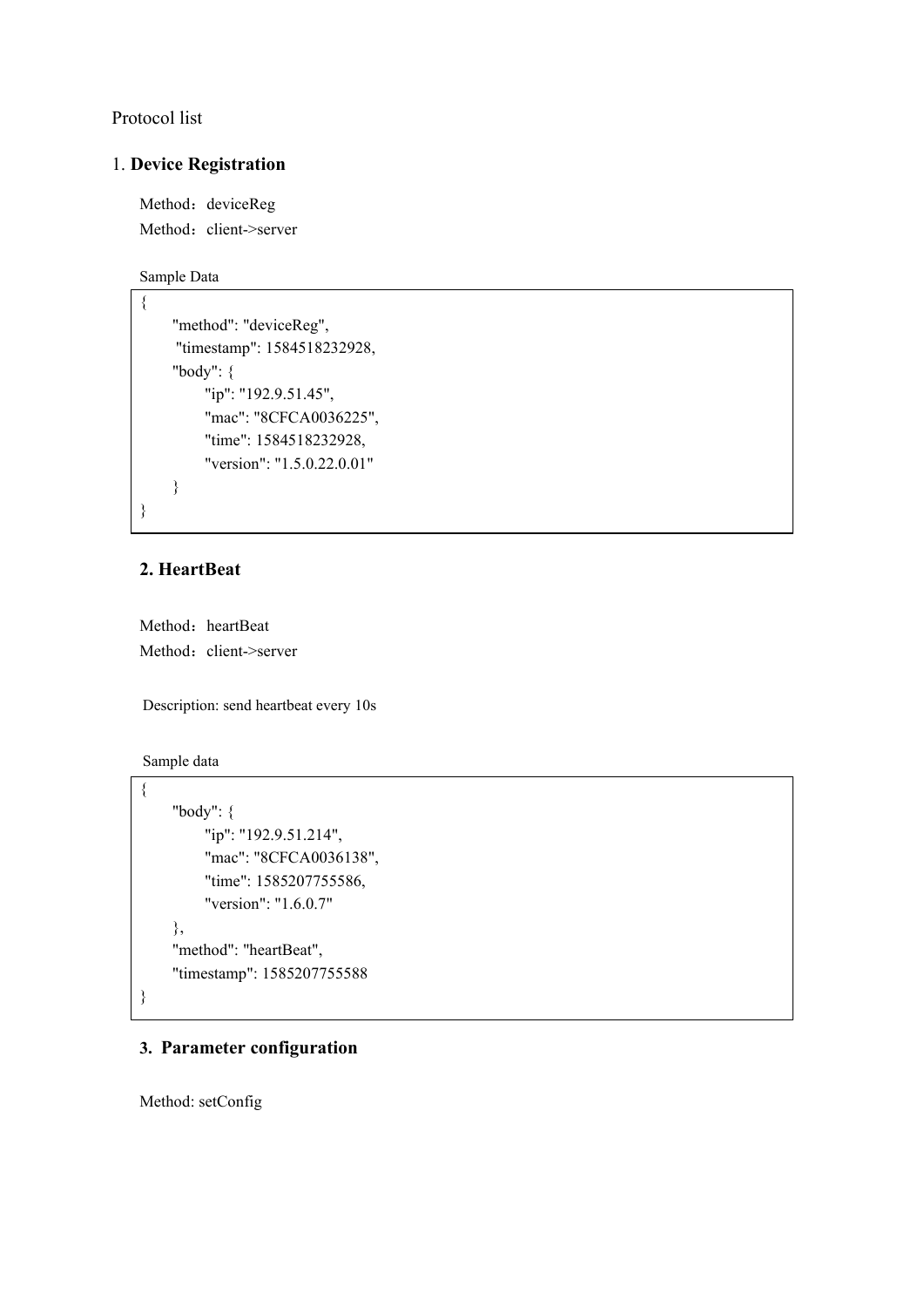Method: server -> client

# Data Description

"body" request parameter is in json format, the example is as follows (please adjust according to the actual situation)

| "method": "setConfig",               |
|--------------------------------------|
| "timestamp": 1584518232928,          |
|                                      |
| "tricolorLamp": 2,                   |
|                                      |
| " icNo ": 2, "deviceId": 86,         |
| "diplayCustom":                      |
| "{name}", "displayMode":             |
|                                      |
|                                      |
| "liveIdentiLevel": 1,                |
| "passType": false,                   |
| "password": "123456",                |
| "recoDistance": "1.5",               |
| "recoInterval": "2000",              |
|                                      |
|                                      |
| "serialCustomize": "#{idcardNum}#",  |
|                                      |
|                                      |
| "strangerVoiceCustom": "moshengren", |
| "strangerVoiceMode": 2,              |
| "voiceCustom": "name",               |
|                                      |
|                                      |
|                                      |
|                                      |
|                                      |

| Field description |  |
|-------------------|--|
|-------------------|--|

| Field           | Type          | Description                                                                                                |
|-----------------|---------------|------------------------------------------------------------------------------------------------------------|
| companyName     | <b>String</b> | Company Name                                                                                               |
| deviceId        | int           | Associated equipment (id)                                                                                  |
| diplayCustom    | String        | Display customization, the default is {name}                                                               |
| displayMode     | int           | Display mode, 1: display name, 100: custom                                                                 |
| id              | int           |                                                                                                            |
|                 |               | Living body recognition level, default fast mode, 0: no living<br>body, 1: fast mode cannot reject photos, |
| liveIdentiLevel | int           | 2: can reject some photos, 3: can reject photos and adapt                                                  |
| passType        | boolean       | Access Type: false: in, true: out                                                                          |
| password        | <b>String</b> | Passcode                                                                                                   |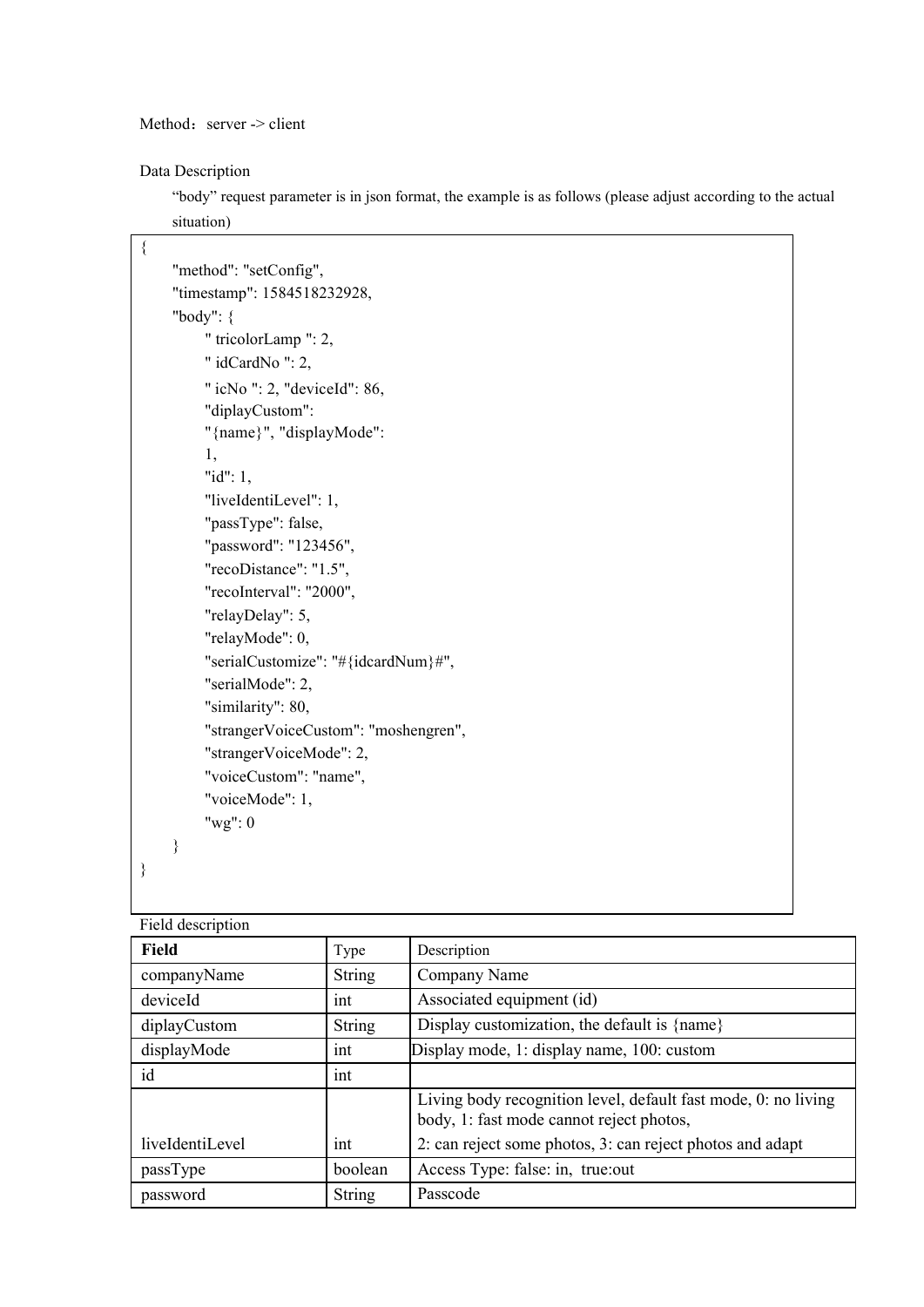| recoDistance                     | String        | Recognition distance $(0.5-3)$                                                                                                                                                        |
|----------------------------------|---------------|---------------------------------------------------------------------------------------------------------------------------------------------------------------------------------------|
| recoInterval                     | <b>String</b> | Recognition interval $(2000 - 10000)$                                                                                                                                                 |
| relayDelay                       | Int           | Relay automatically closes after a delay of x seconds $(5-63)$                                                                                                                        |
| relayMode                        | Int           | Relay mode,<br>0: indicates the automatic closing mode, that is, it will<br>automatically close after a delay of X seconds after opening the<br>relay;                                |
|                                  |               | 1: indicates that the mode is not automatically closed, that is, it<br>will not automatically close after opening the relay                                                           |
| serialCustomize                  | <b>String</b> | Serial output definition, the default is "# {idcardNum} #",<br>unlimited length                                                                                                       |
|                                  |               | Serial port mode: 1: Open the door, 2: No output,<br>3: Output personnel ID, 4: Output ID / IC card number, 100:<br>Custom output                                                     |
| serialMode                       | int           |                                                                                                                                                                                       |
| similarity                       | Int           | Similarity, default: 80, 30~100 :adjustment                                                                                                                                           |
| strangerVoiceCustom              | <b>String</b> | Stranger voice customization, default for stranger recognition,<br>within 32 characters                                                                                               |
| strangerVoiceMode<br>voiceCustom | Int<br>String | Stranger voice mode, the default stranger alarm, 1: does not<br>require voice broadcast, 2:stranger alarm, 100:custom<br>Voice customization, default is "name", within 32 characters |
| voiceMode                        | Int           | Voice mode, 1:no broadcast, 2:broadcast name, 100: custom                                                                                                                             |
|                                  |               | Wiegand 26 or 34 output mode, 0: output card number WG26,<br>1: output personnel ID WG26, 2: output card number WG34, 3:                                                              |
| wg                               | Int           | output personnel ID WG34                                                                                                                                                              |
| icNO                             | int           | IC Card,<br>1: Card Swipe<br>2: Human& card comparison                                                                                                                                |
| idCardNo                         | int           | <b>ID</b> Card<br>2: Human& card comparison<br>3: Human& card comparison (Visitor mode)<br>1: Close                                                                                   |
| tricolorLamp                     | int           | Red light, 1:Off, 2: On                                                                                                                                                               |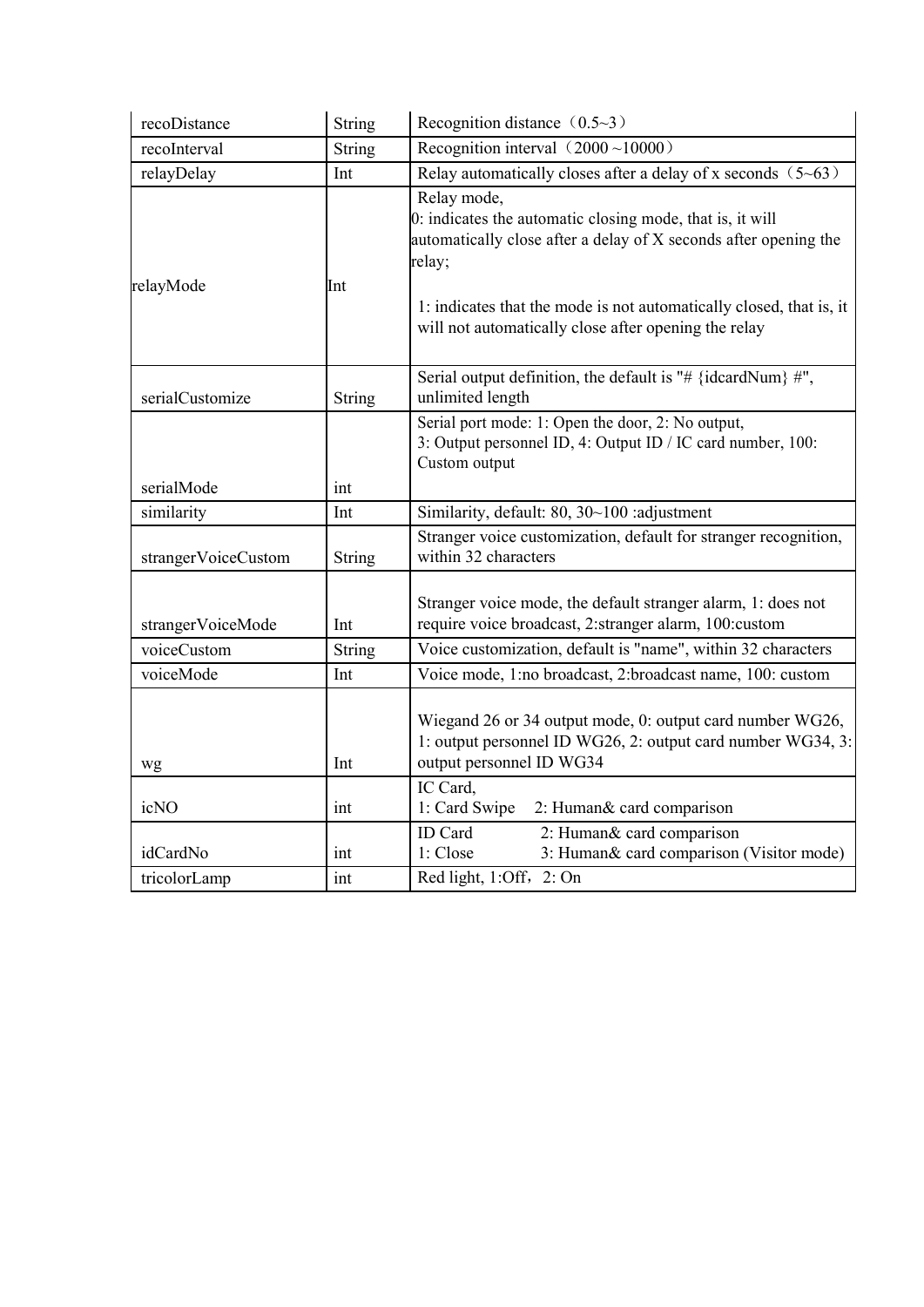# **4. Personnel registration**

Method: person/create Method: server -> client

Interface Description:

- Staff photos only support JPG and PNG
- Photo address only supports pictures stored in http protocol
- Can be placed in "body" as batches, in the form of an array

Field description

| Field        | Type          | Description                                                                    |
|--------------|---------------|--------------------------------------------------------------------------------|
| age          | int           | Age                                                                            |
| imgUrl       | <b>String</b> | Photo download address                                                         |
| name         | <b>String</b> | Name                                                                           |
|              |               | Pass period (start time and end time separated by comma)yyyy-<br>MM-dd         |
| prescription | <b>String</b> | HH:mm, yyyy-MM-dd HH:mm                                                        |
| sex          | int           | sex                                                                            |
| type         | Int           | Types: The default is 1, 1 as visitors, 2 as blacklists, and 3 as<br>employees |
| vipID        | Int           | Create a person's id, find the person's editor based on the id                 |
| welCome      | <b>String</b> | Reserved, can be left blank                                                    |
| icCard       | <b>String</b> | ic card information                                                            |
| card         | <b>String</b> | Id number                                                                      |
| wn           | <b>String</b> | Reserved, can be left blank                                                    |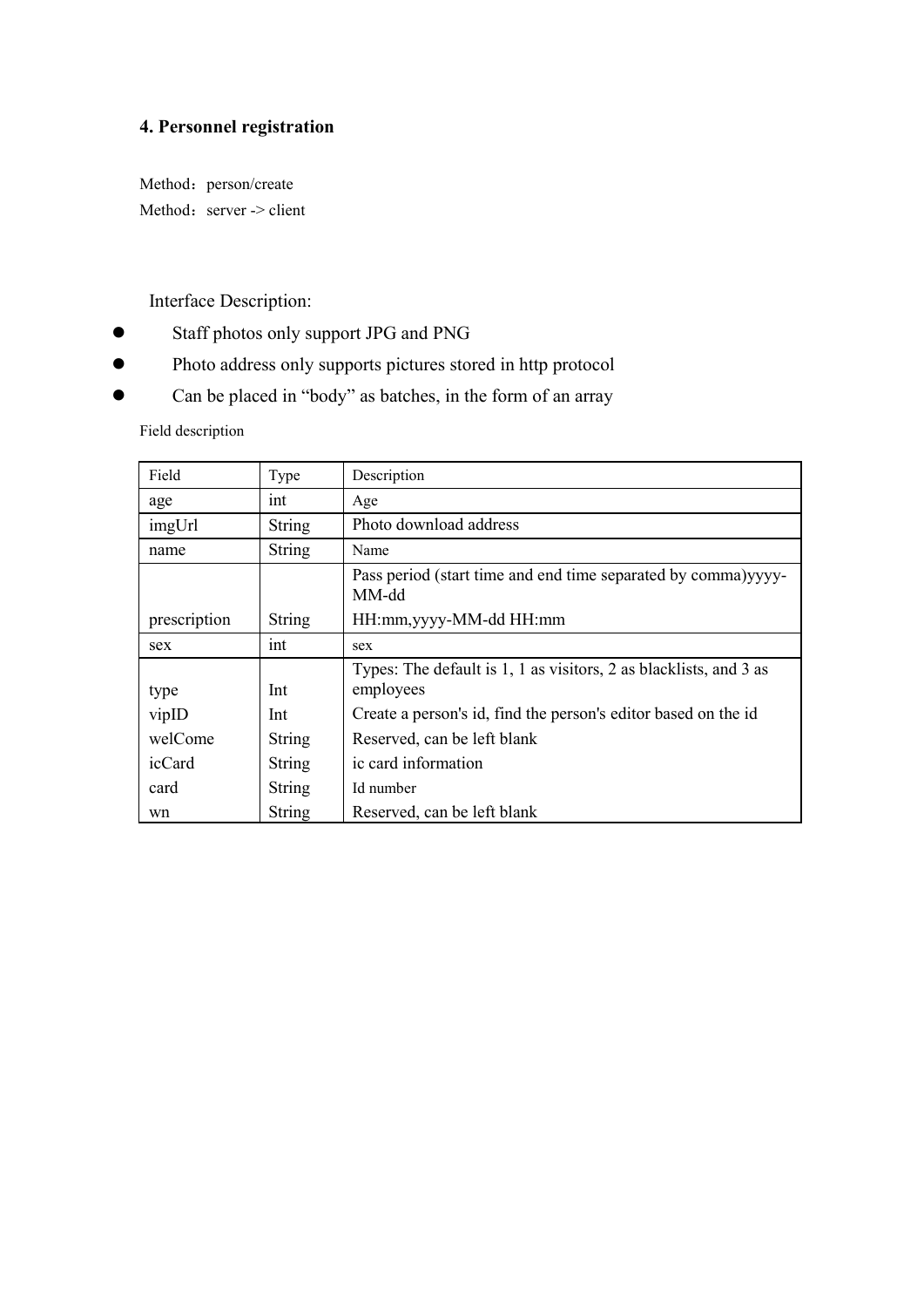```
\{"method": "person/create", "timestamp": 1585207755588, "body": [{
       "age": 40, "name": "hyc", " imgUrl ": "http://.........png", "prescription": "2020-03-21 00:00,2030-12-13 00:00", "sex": 1, "type": 1, "vipID": 1, "welCome": "helloworld" }]
}
```
# **5. Personnel information editing**

Method: person/update Method: server -> client

Interface Description:

Staff photos only support JPG and PNG

Photo address only supports pictures stored in http protocol

Field description

| <b>Field</b> | Type          | Description                                                                    |
|--------------|---------------|--------------------------------------------------------------------------------|
| age          | 1nt           | Age                                                                            |
| imgUrl       | <b>String</b> | Photo download address                                                         |
| name         | <b>String</b> | Name                                                                           |
|              |               | Pass period (start time and end time separated by comma)yyyy-<br>MM-dd         |
| prescription | <b>String</b> | HH:mm, yyyy-MM-dd HH:mm                                                        |
| sex          | int           | sex                                                                            |
| type         | Int           | Types: The default is 1, 1 as visitors, 2 as blacklists, and 3 as<br>employees |
| vipID        | Int           | Create a person's id, find the person's editor based on the id                 |
| welCome      | <b>String</b> | Reserved, can be left blank                                                    |
| icCard       | <b>String</b> | ic card information                                                            |
| card         | <b>String</b> | Id number                                                                      |
| wn           | <b>String</b> | Reserved, can be left blank                                                    |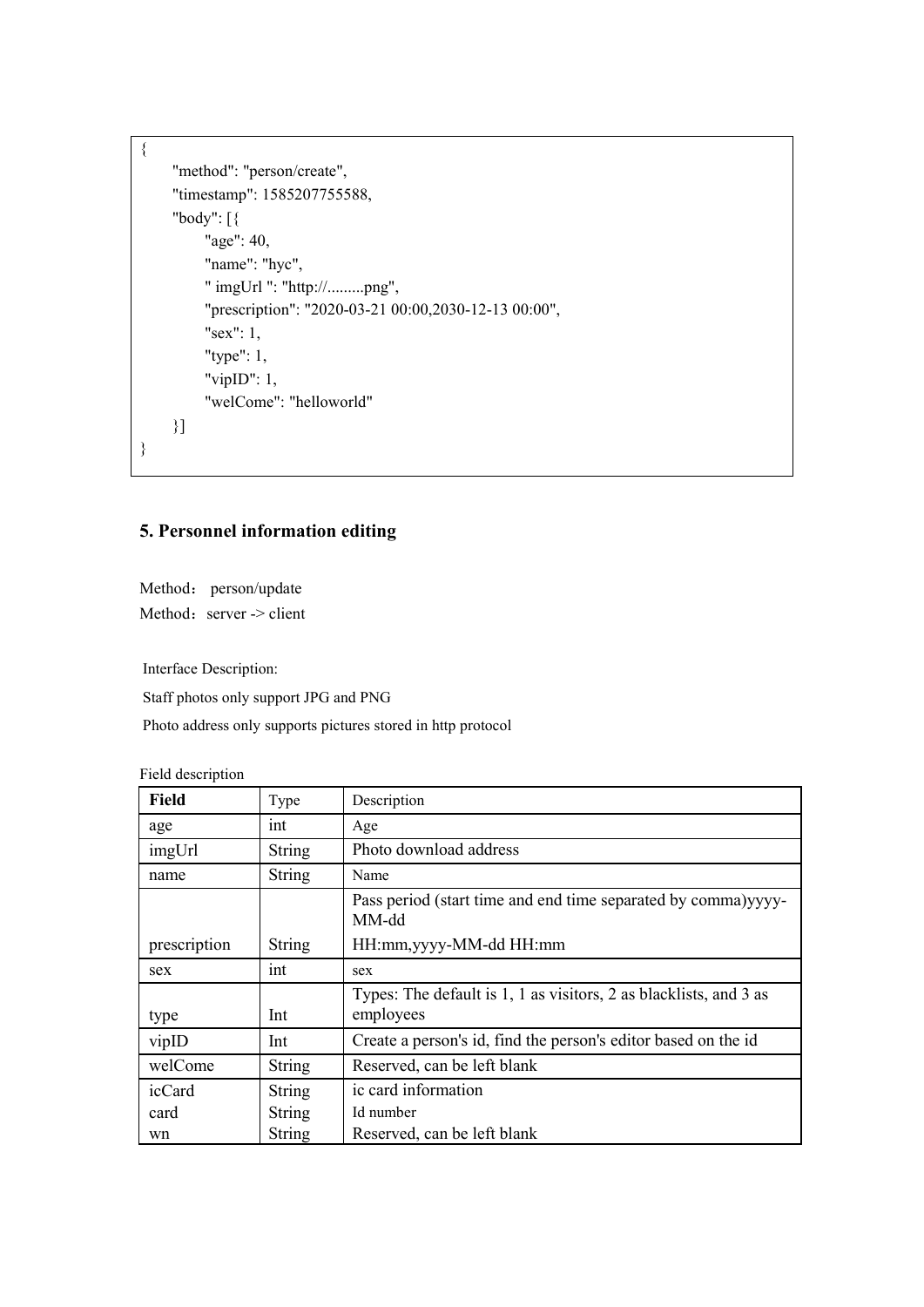```
\{"method": "person/ update", "timestamp": 1585207755588, "body": [{
        "age": 40, "name": "hyc1", " imgUrl ": "http://.........png", "prescription": "2020-03-21 00:00,2030-12-13 00:00", "sex": 1, "type": 1, "vipID": 1, "welCome": "helloworld" }]
}
```
### **6. Delete personnel**

Method: person/delete Method: server  $\rightarrow$  client

| Data:    |        |                                                          |
|----------|--------|----------------------------------------------------------|
| Field    | Type   | Required   Description                                   |
| deleteId | String | Deleted person id, multiple persons are separated by (,) |

```
\{"method": "person/delete", "timestamp": 1584518232928, "body": {
     " deleteId ": "1,2" }
}
```
### **7. Identification record upload address setting**

Method: setIdentifyCallback Method: server -> client

Data: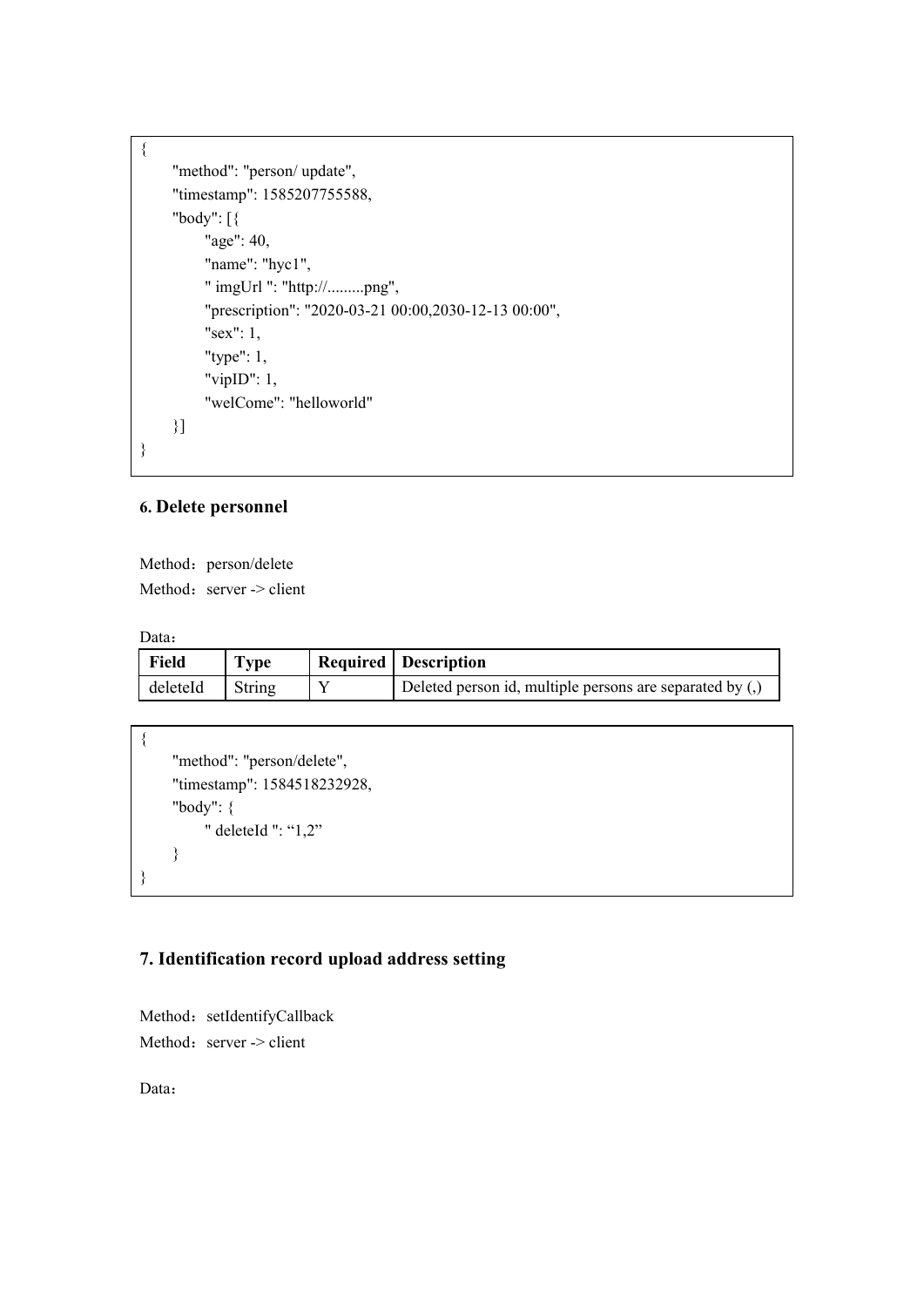| <b>Field</b> | <b>Type</b> | <b>Required   Description</b>                     |
|--------------|-------------|---------------------------------------------------|
|              |             | Identify the callback address and implement field |
| url          | String      | analysis according to the callback document       |

For detail field, please reference: Goodview EZ-PASS Callback Interface Document

```
\{"method": "setIdentifyCallback", "timestamp": 1585212192898, "body": {
      "callbackUrl": "" }
```
### **8. Modify LOGO**

}

Method: changeLogo Method: server -> client

Data:

| <b>Field</b> | <b>Type</b> | <b>Required   Description</b>                      |
|--------------|-------------|----------------------------------------------------|
| logoUrl      | String      | Logo icon download address, only supports png, jpg |

Change to url download, deprecate base64

Data description:

 $\{$   $\}$ 

Staff photos only support JPG and PNG

```
"method": "changeLogo", "timestamp": 1585212192898, "body":
     {^{\{}} "logoUrl":
     "" }
}
```
### **9. Body temperature and mask parameter configuration**

```
Method: tempAndMaskSetting
Method: server -> client
```
The protocol parameters are in json format, the examples are as follows (please adjust according to the actual situation)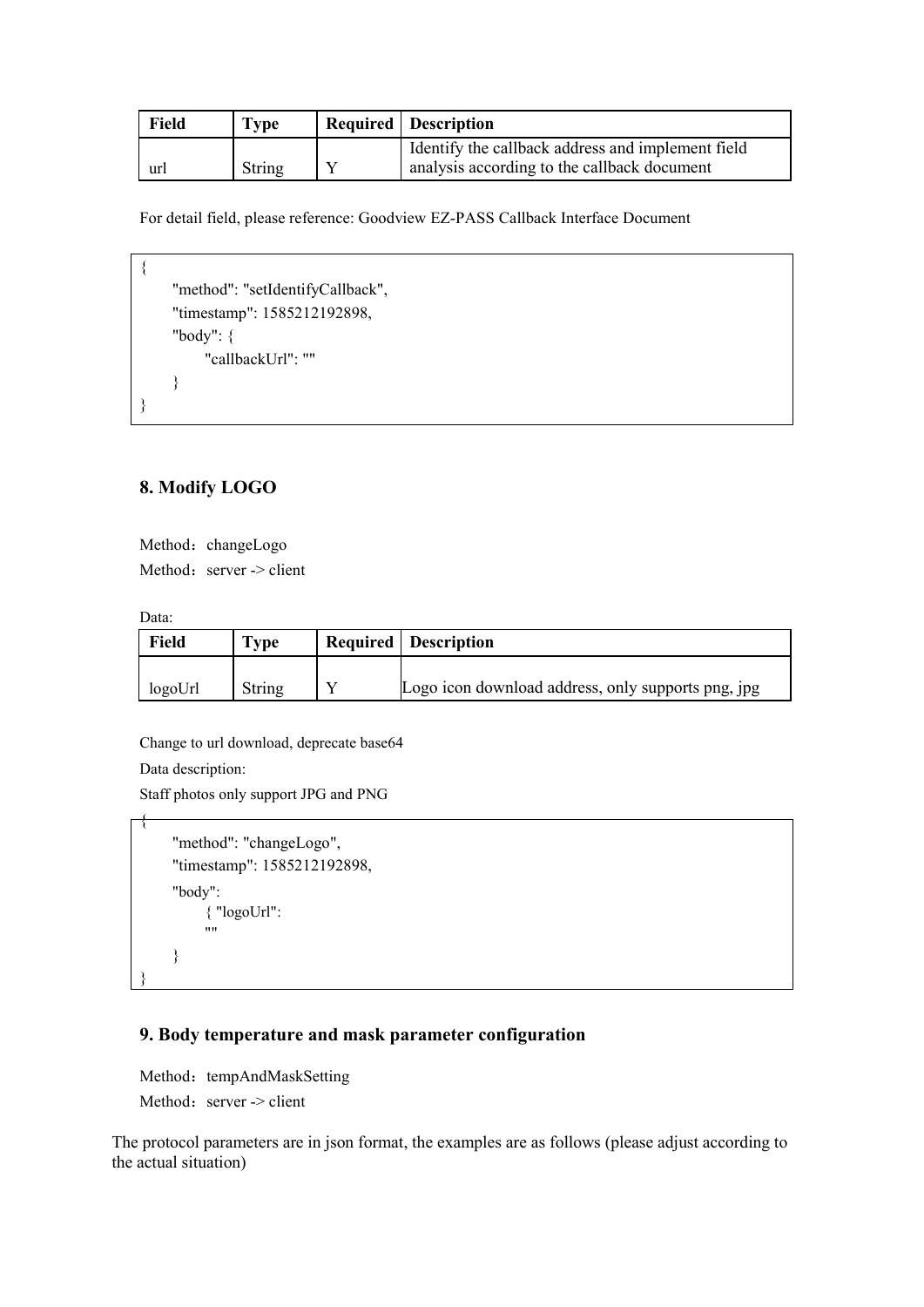| { |   |                                 |
|---|---|---------------------------------|
|   |   | "method": "tempAndMaskSetting", |
|   |   | "timestamp": 1584518232928,     |
|   |   | "body": $\{$                    |
|   |   | "isBodyTempAlarm": 1,           |
|   |   | "isBodyTempStart": 1,           |
|   |   | "isHighFeverAdopt": 0,          |
|   |   | "isLowFeverAdopt": 0,           |
|   |   | "isLowTempAdopt": 0,            |
|   |   | "isStandardTempAdopt": 1,       |
|   |   | "isWearingMask": 0,             |
|   |   | "standardBodyTemp": "37.3",     |
|   |   | "isStrangerRecord":0,           |
|   |   | "tempCompensation":0.3,         |
|   |   | "isFan":0                       |
|   | ∤ |                                 |
| ∤ |   |                                 |
|   |   |                                 |

config field description

| Field               | Type          | Description                                                                                                                                                                                                                           |  |  |  |
|---------------------|---------------|---------------------------------------------------------------------------------------------------------------------------------------------------------------------------------------------------------------------------------------|--|--|--|
|                     |               | 1: Turn on the body temperature alarm                                                                                                                                                                                                 |  |  |  |
| isBodyTempAlarm     | int           | 0: Turn off body temperature alarm                                                                                                                                                                                                    |  |  |  |
|                     |               | 1: Turn on body temperature detection                                                                                                                                                                                                 |  |  |  |
| isBodyTempStart     | Int           | 0: Turn off body temperature detection                                                                                                                                                                                                |  |  |  |
| standardBodyTemp    | <b>String</b> | Body temperature threshold 37.3 (accurate to one decimal place), after<br>opening the body temperature detection and body temperature alarm, it<br>detects that the body temperature exceeds the threshold and plays a sound<br>alarm |  |  |  |
|                     |               | Whether high fever passes $(0: \text{not passed 1: passed})$ is used to open the                                                                                                                                                      |  |  |  |
| isHighFeverAdopt    | int           | door (range 38.5-43.0)                                                                                                                                                                                                                |  |  |  |
| isLowFeverAdopt     | int           | Whether low fever passes (0: not passed 1: passed) for opening the door<br>$(range 37.3-38.5)$                                                                                                                                        |  |  |  |
| isLowTempAdopt      | int           | Whether the low temperature is passes $(0: \text{not passed 1: passed})$ for door<br>opening (range $30.0$ -below)                                                                                                                    |  |  |  |
| isStandardTempAdopt | int           | Whether the normal body temperature is passed $(0: \text{not passed 1: passed})$<br>for opening the door (range 36.1-37.2)                                                                                                            |  |  |  |
| isWearingMask       | int           | Wear mask detection switch (0: No 1: Yes)                                                                                                                                                                                             |  |  |  |
| isStrangerRecord    | int           | Stranger identification record storage switch (0: No, 1: Yes)                                                                                                                                                                         |  |  |  |
| isFan               | int           | Fan switch (0: No, 1: Yes)                                                                                                                                                                                                            |  |  |  |
| tempCompensation    | float         | Temperature compensation, range $(-1 \sim 1)$ , positive number means<br>upward compensation, negative number downward compensation                                                                                                   |  |  |  |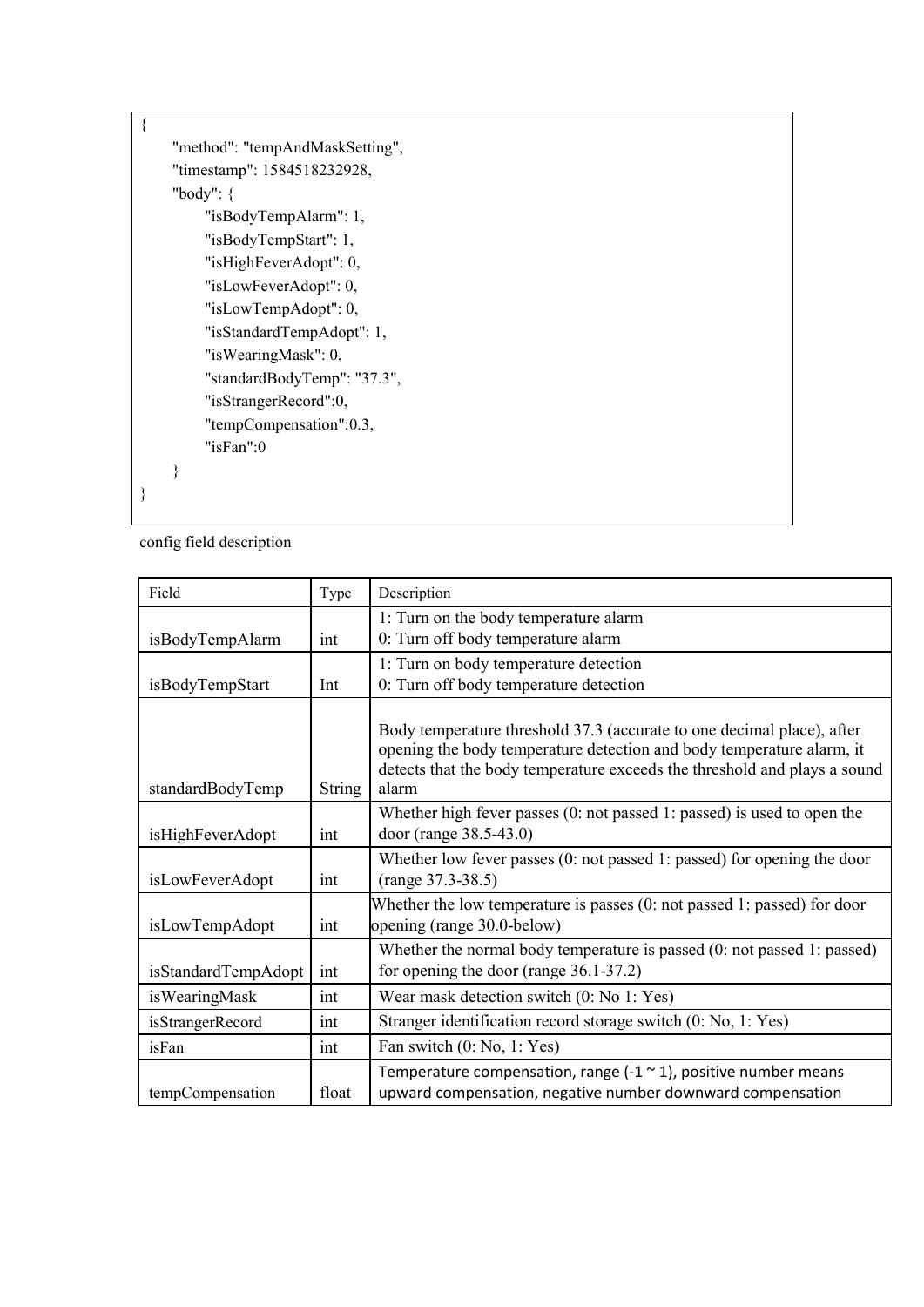### **10. Device initialization**

Method: initialization Method: server -> client

Description:

Delete all identification records, personnel data, characteristics and other data on the device, and clear all databases

Delete the attributes set through the device configuration interface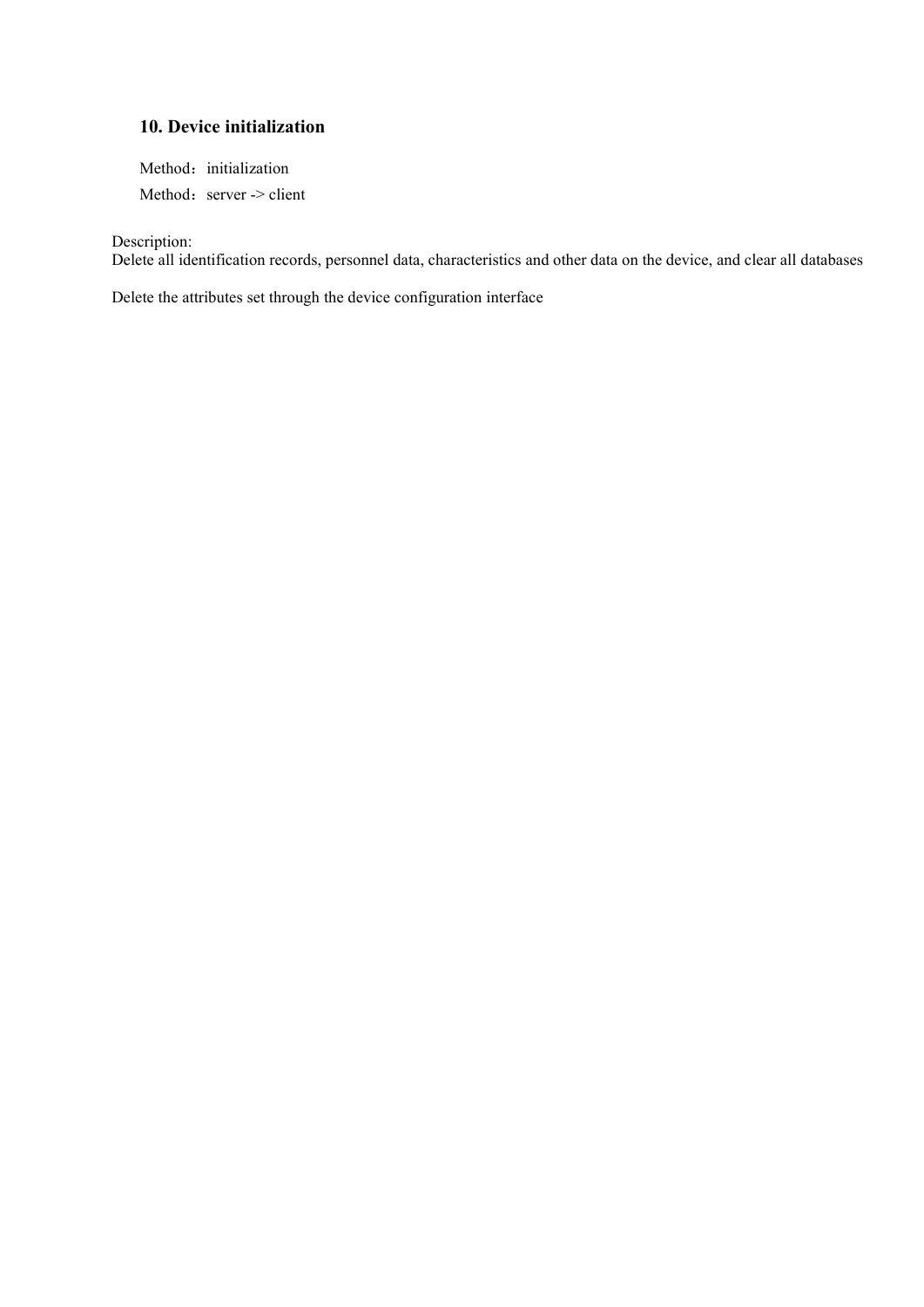### **11. Version upgrade**

Method: updateApp Method: server -> client

Data: and the set of the set of the set of the set of the set of the set of the set of the set of the set of the set of the set of the set of the set of the set of the set of the set of the set of the set of the set of the

| Field  | Type   | Required | Description          |
|--------|--------|----------|----------------------|
| apkUrl | String |          | Apk download address |
| md5    | String |          | Apk file md5 value   |

```
\{"method": "updateApp", "timestamp": 1584518232928, "body": {
     "apkUrl": "", "md5": "" }
}
```
# **12. Remote door opening**

Method: remoteOpendoor Method: server  $\rightarrow$  client

### **13. Remote restart**

Method: reboot Method: server -> client

# 14. Test results of personnel photos

Method: person/picVerify Method: client -> server

Data: and the set of the set of the set of the set of the set of the set of the set of the set of the set of the set of the set of the set of the set of the set of the set of the set of the set of the set of the set of the

| Field | Ē<br>' ype | Description                                                    |
|-------|------------|----------------------------------------------------------------|
| vipII | Int        | Create a person's id, find the person's editor based on the id |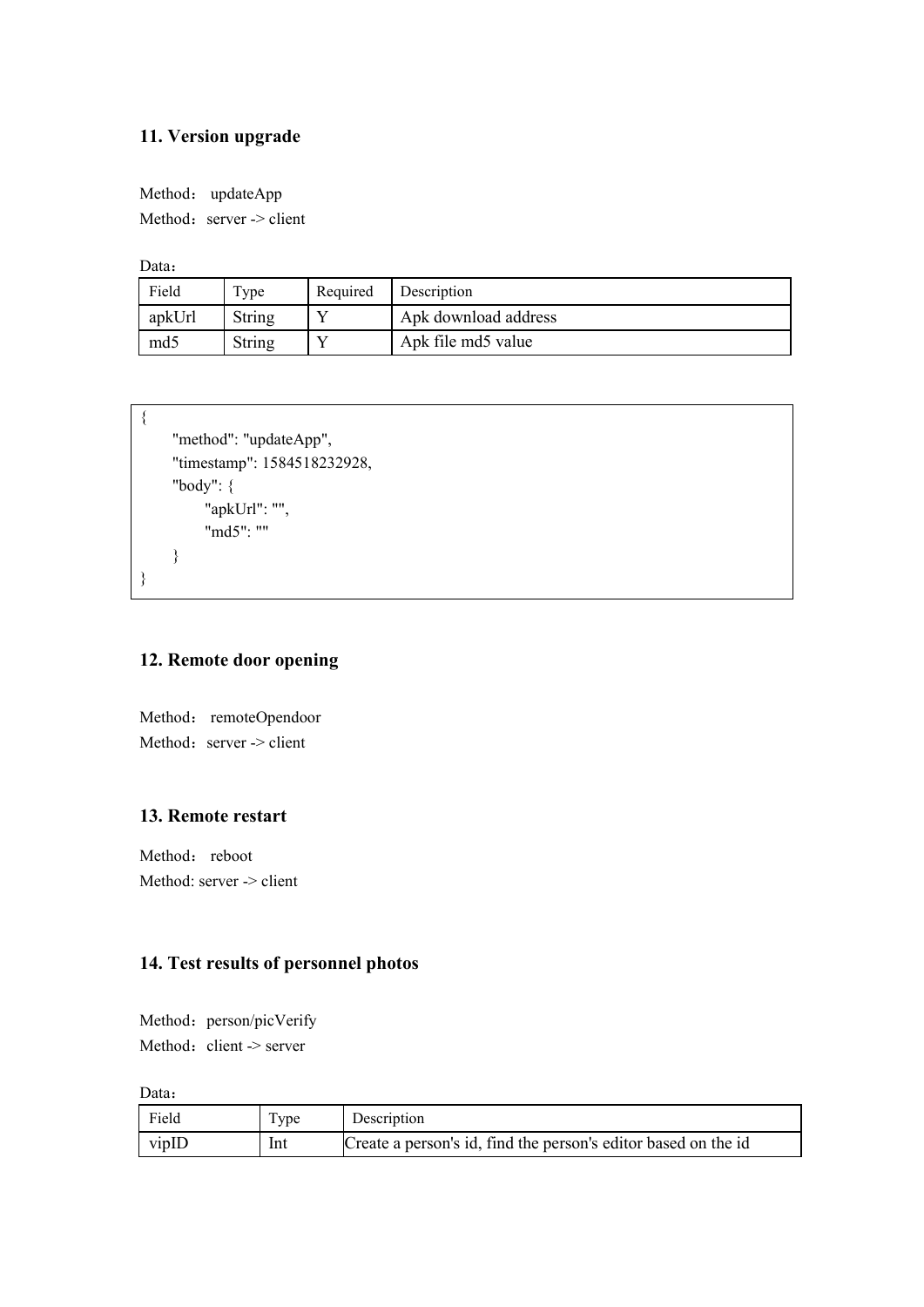| mac     | String | Terminal mac address                                                                                                       |
|---------|--------|----------------------------------------------------------------------------------------------------------------------------|
| result  | Int    | Photo verification result, 0 means success, $\leq 0$ means failure, see<br>the verification instructions below for details |
| message | String | Wrong description                                                                                                          |

Picture verification failure description:

| Picture verification successful<br>int<br>Failed to get image bitmap<br>int<br>SDK extraction feature tool anomaly<br>1nt<br>The set vipId parameter is less than 0<br>int |
|----------------------------------------------------------------------------------------------------------------------------------------------------------------------------|
|                                                                                                                                                                            |
|                                                                                                                                                                            |
|                                                                                                                                                                            |
|                                                                                                                                                                            |
| Image conversion failed<br>int                                                                                                                                             |
| The resolution of the picture exceeds the requirement 4096 *<br>2688<br>int                                                                                                |
| <b>SDK Face Detector Abnormal</b><br>1nt                                                                                                                                   |
| No face detected<br>int                                                                                                                                                    |
| <b>Face detection failed</b><br>int                                                                                                                                        |
| Add face operation failed<br>int                                                                                                                                           |
| Maximum number of faces exceeded 20000<br>$-10$<br>int                                                                                                                     |
| Face size is smaller than the preset pixel threshold<br>$-11$<br>int                                                                                                       |
| $-12$<br>Face score is too low<br>int                                                                                                                                      |
| $-13$<br>Face tilt angle exceeds threshold<br>int                                                                                                                          |
| Face horizontal angle exceeds threshold<br>$-14$<br>int                                                                                                                    |
| Face pitch angle exceeds threshold<br>$-15$<br>int                                                                                                                         |
| Image download link is invalid<br>$-201$<br>int                                                                                                                            |

Return example:

```
\{"method": "person/picVerify", "timestamp": 1584518232928, "body": {
     "message": "Successfully added to face library,"
     "mac":"8CFCA0038A46", "result":0, "vipID ":1
   }
}
```
# **15. Inquiry of personnel information**

Method: person/find Method: server  $\ge$  client

Data: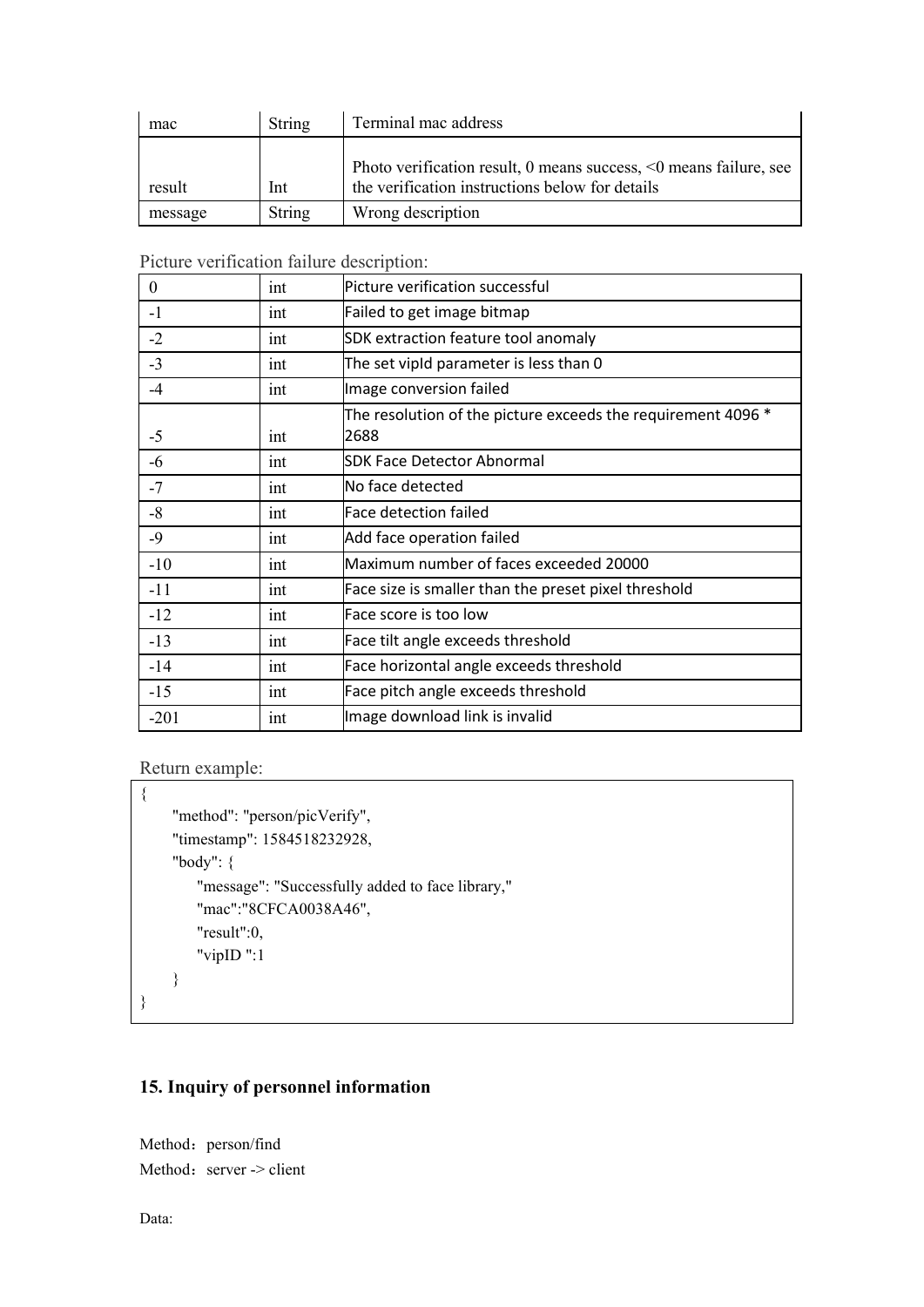| Field | <b>Type</b> | Required | Description                                                                                                                                     |
|-------|-------------|----------|-------------------------------------------------------------------------------------------------------------------------------------------------|
| vipId | String      |          | Person ID specifies that multiple persons to be<br>queried are separated by commas.<br>For example, "100,101,102", the maximum<br>number is 50; |

Find instructions according to vipId:

```
\{"body": {
       "vipId": "100,101,102" }, "method": "person/find", "timestamp": 1585212192898
}
```
### **16. Query personnelinformation results**

Method: person/find/result Method: client -> server

#### Return data description:

In addition to the mac and faceID fields, please refer to Interface 4 Personnel Registration for other detailed field descriptions

```
Example
```

```
\{"body": {
              "mac": " AADDD1254HH ", //mac address "data": [{
                "age": 40, "name": "hyc", "prescription": "2020-03-21 00:00,2030-12-13 00:00", "sex": 1, "type": 1, "vipID": 1, "faceID": 1, //If it is less than 0, it means that the picture inspection failed, and
                if it is greater than or equal to 0, it means success. For the reason of failure, please refer to the interface 14 personnel test result return instructions. "icCard":"", //ic card no. "card":"", //id no.
                }]
         }, "method": "person/find/ result", "timestamp": 1585207755588, }
```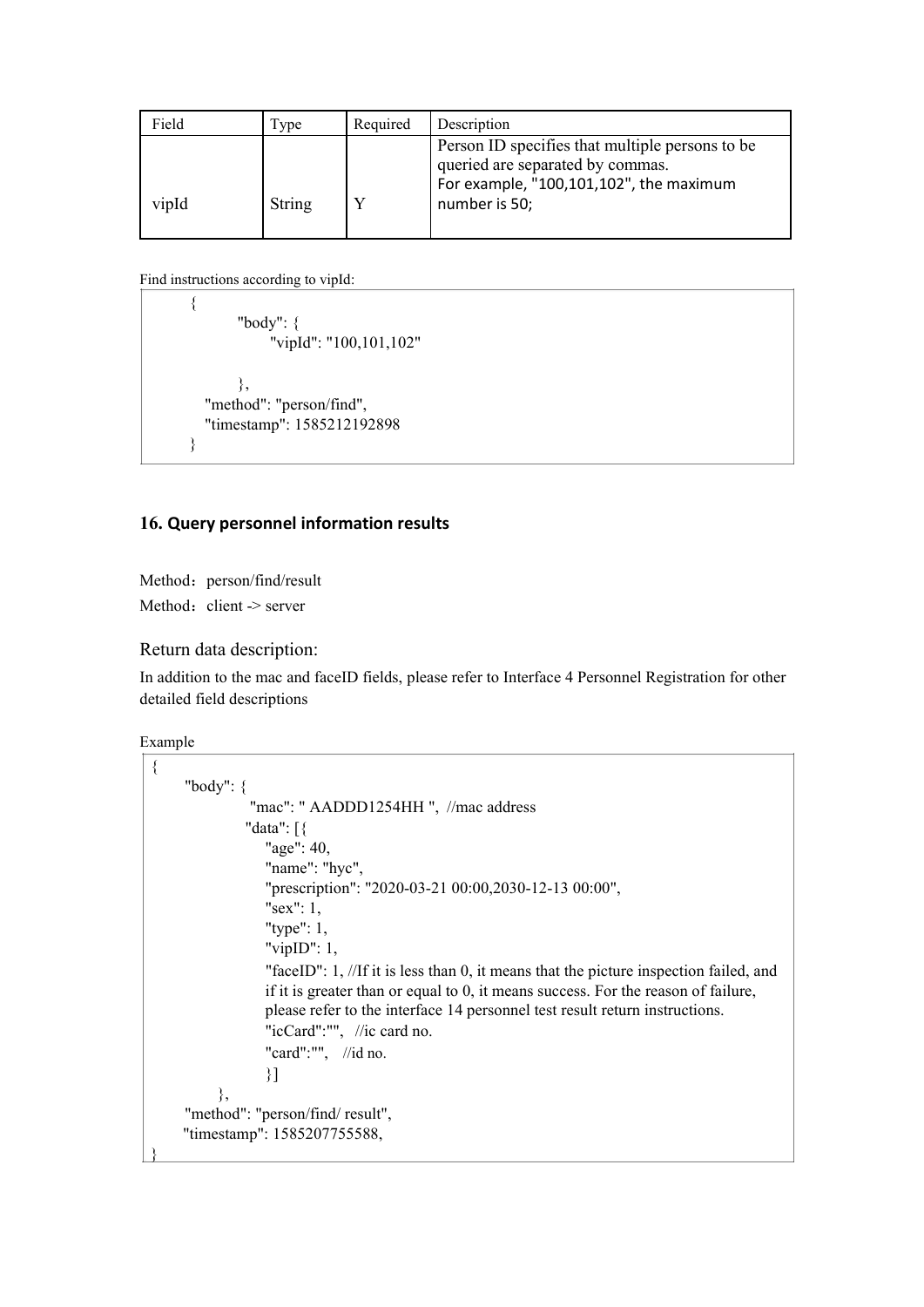### **17. Query personnelinformation**

Method: person/findByPage

Method: server -> client

Data: and the set of the set of the set of the set of the set of the set of the set of the set of the set of the set of the set of the set of the set of the set of the set of the set of the set of the set of the set of the

| Field  | Type | Required | Description                                                         |  |  |
|--------|------|----------|---------------------------------------------------------------------|--|--|
| index  | 1nt  |          | Page number, starting from 0                                        |  |  |
| length | Int  |          | Maximum number per page, $\le$ 50, if > 50, only 50 can<br>be found |  |  |

Pagination search instructions:

```
\{"body": {
      "index": 0,
      "length":10
  }, "method": "person/findByPage", "timestamp": 1585212192898
}
```
# **18. Pagination query results of personnel information**

Method: person/findByPage/result Method: client -> server

### Data description:

In addition to the mac, faceID, and pageInfo fields, please referto Interface 4 for the detailed field descriptions.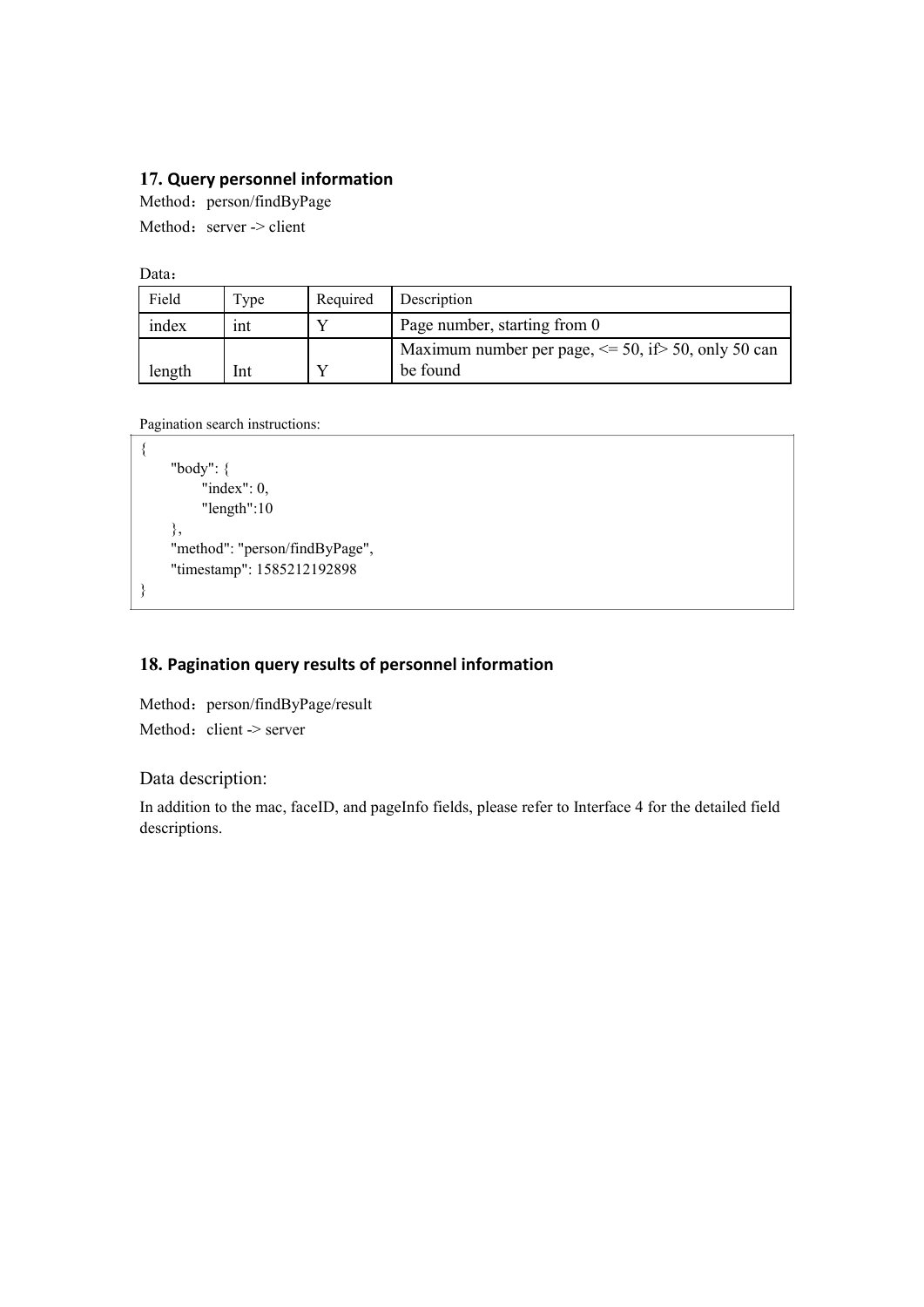Return example:

```
\{"body": {
        "data": [
              \{"name": "bbb", "prescription": "2020-03-21 00:00,2030-12-13 00:00", "age": 0, "card": "", "faceID": 57367, //If it is less than 0, it means that the picture inspection failed,
                  and if it is greater than or equal to 0, it means success. For the reason of failure, please refer to the interface 14 personnel test result return instructions. "icCard": "", "sex": 1, "type": 3,
```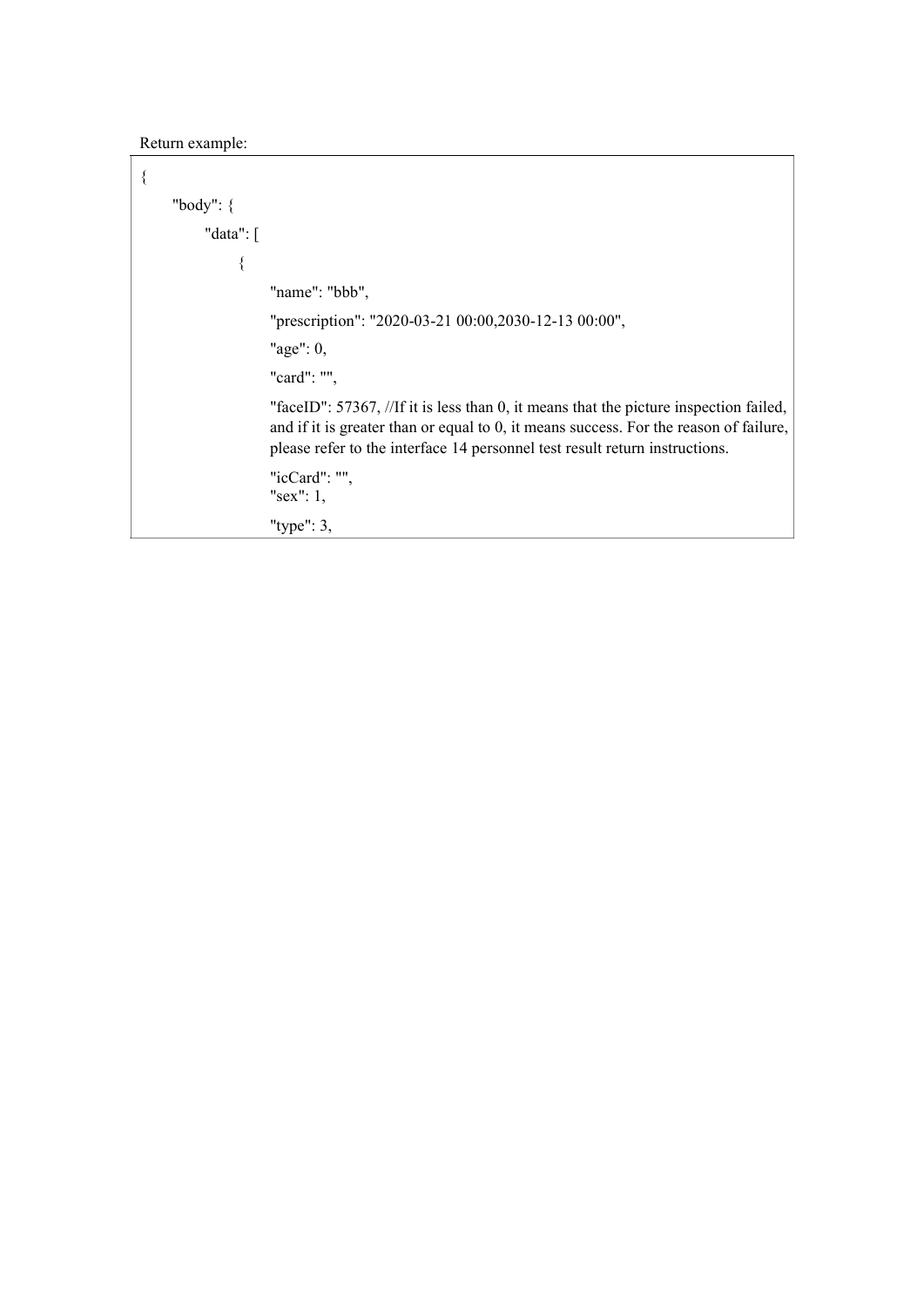```
"vipID": 57367
          }
      ],"mac": "8CFCA0064F9C", "pageInfo": {
          "index": 2,
          "length": 5, //Number per page
          "size": 5, "total": 79
//Total number of equipment personnel
                   //Page number
                   //Number of searches
      }
   }, "method": "person/findByPage/result", "timestamp": 1586403020783
}
```
### **19. Parameter configuration query**

Method: getConfig Method: server  $\rightarrow$  client

### **20. Parameter configuration query results**

Method : getConfig /result Method: client  $\rightarrow$  server

### Return data description:

In addition to the mac field, please refer to the interface 3 parameter configuration for other detailed field descriptions.

#### Return data

```
\{"body": {
       "tricolorLamp": 1, "idCardNo": 2, "icNO": 2, "companyName": "smdt", "deviceId": 86, "diplayCustom": "{name}", "displayMode": 1, "id": 1,
```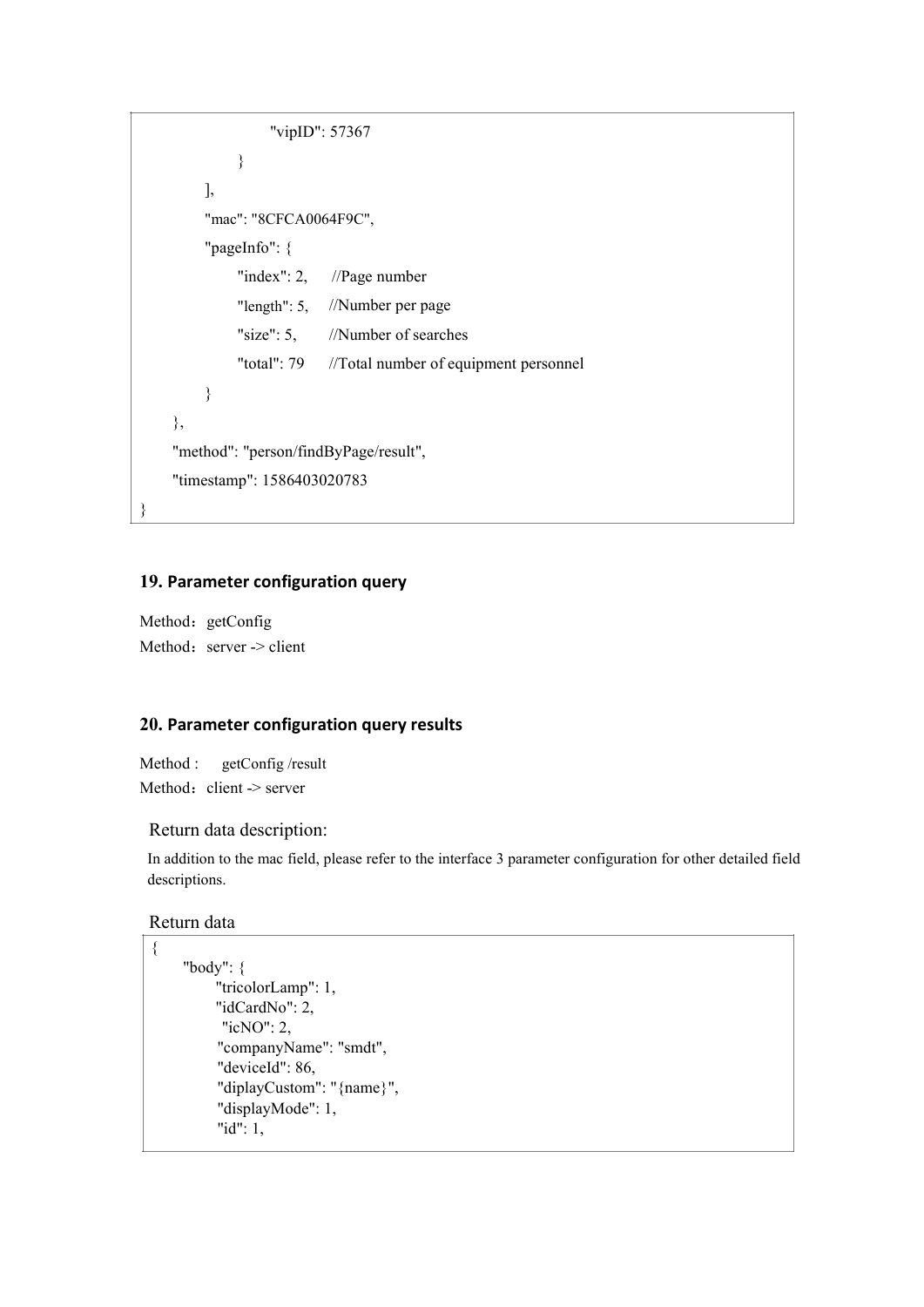"liveIdentiLevel": 1, "mac": " AADDD1254HH ",//Terminal mac address "passType": false, "password": "123456", "recoDistance": "1.5", "recoInterval": "2000", "relayDelay": 5, "relayMode": 0, "serialCustomize": "#{idcardNum}#", "serialMode": 2, "similarity": 80, "strangerVoiceCustom": "moshengren", "strangerVoiceMode": 2, "voiceCustom": "name", "voiceMode": 1, "wg": 0 }, "method": "getConfig/result ", "timestamp": 1584518232928 }

### **21. Body temperature parameter configuration query**

Method: getTempConfig Method: server  $\rightarrow$  client

### **22. Query Results of Body Temperature Parameter Configuration**

Method: getTempConfig/result Method: client  $\rightarrow$  server

### Return data description:

In addition to the mac field, please refer to Interface 9 Body Temperature Parameter Settings for other detailed field descriptions

```
Return data:
```

```
\{"body": {
           "tempCompensation": 0.1, "isBodyTempAlarm": 1, //1:Turn on body temperature alarm, 0: Turn off body temperature alarm
"isBodyTempStart": 1, //1: Turn on body temperature detection
                                0: Turn off body temperature detection
           "isFan": 0, \frac{1}{1}: Turn on the fan, 0: Turn off the fan
           "isHighFeverAdopt": 0, "isLowFeverAdopt": 0,
```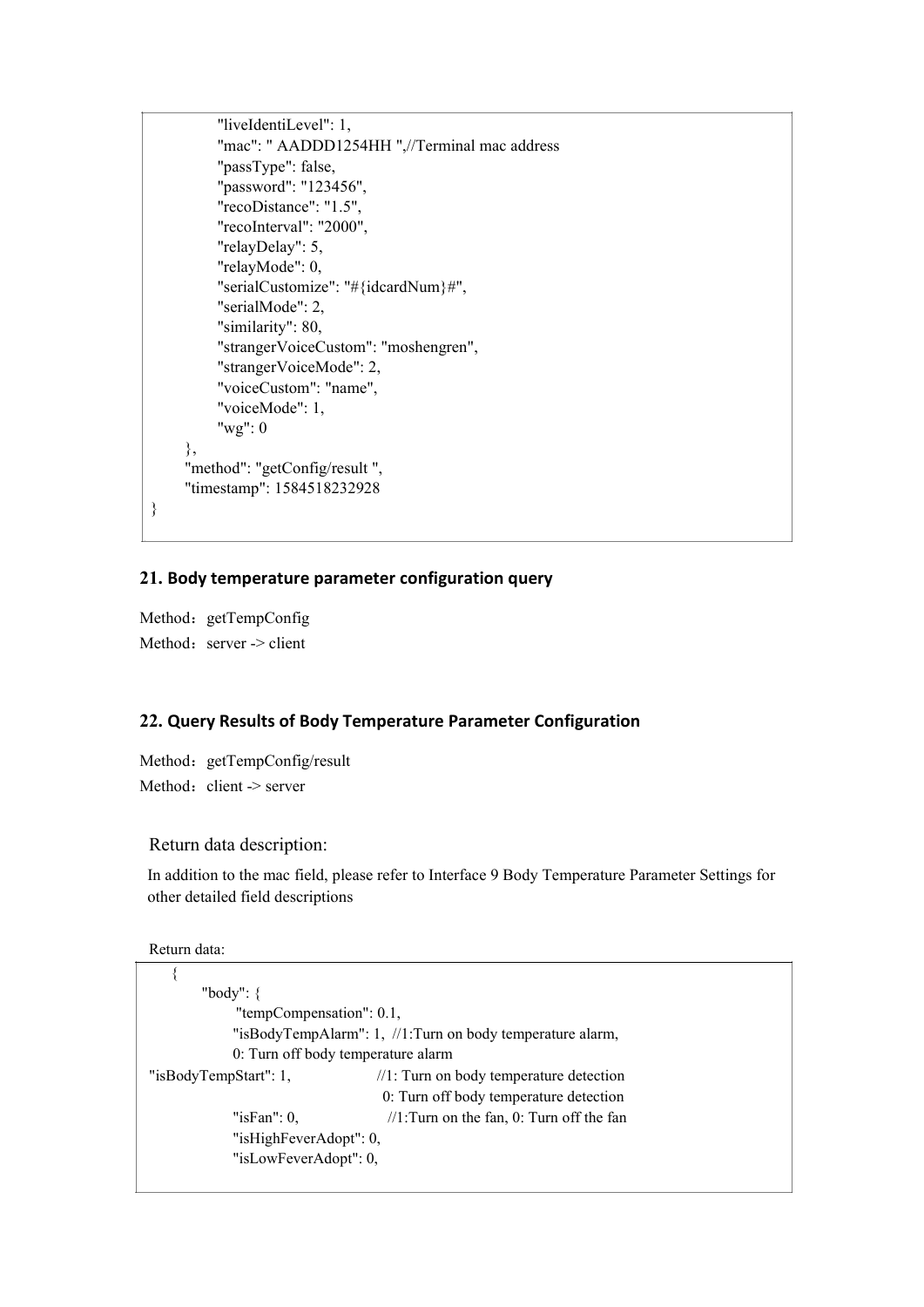```
"isLowTempAdopt": 0, "isStandardTempAdopt": 1, "isStrangerRecord": 0, //1: Open stranger record, 0: close
        "isWearingMask": 0, "mac": "8CFCA0064F9C", //Terminal mac address "standardBodyTemp": "37.3" //Alarm threshold
    }, "method": "getTempConfig/result", "timestamp": 1586336014026
}
```
### **23. Shutdown**

Method: shutdown Method: server  $\rightarrow$  client

### **24. Application Guard**

Method: application/guardian Method: server -> client

Data:

| Field | Type             | Required | Descripti<br>on   |
|-------|------------------|----------|-------------------|
| onoff | $\bullet$<br>int |          | $0:$ off<br>1: on |

Data description:

```
\{"body": {
        "onoff":1 //1: On 0: Off
     }, "method": "application/guardian", "timestamp": 1585212192898
}
```
### **25. Power on**

Method: application/boot Method: server -> client